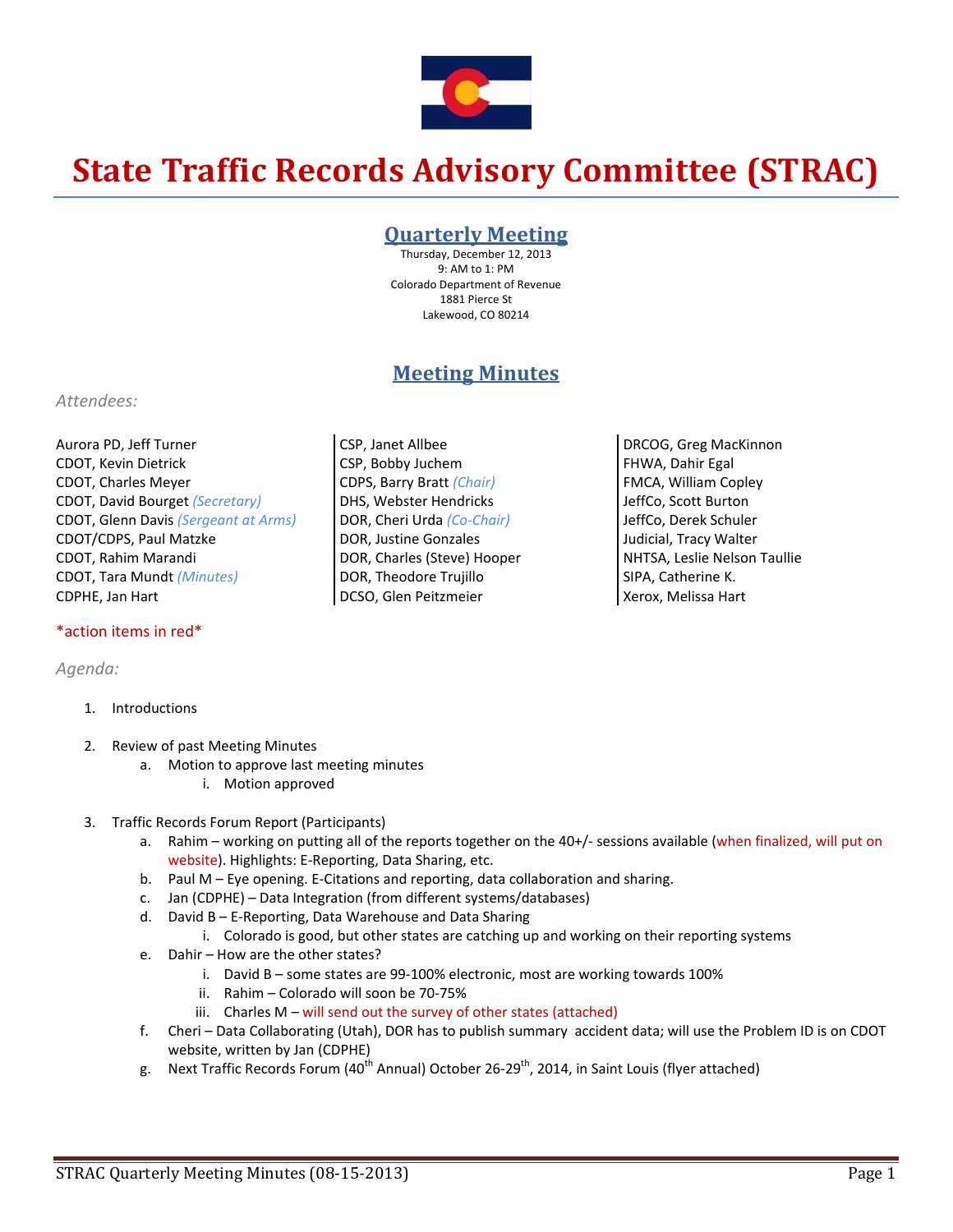- 4. Xerox Presentation Melissa Hart (presentation is available for interested parties‐ Contact Melissa)
	- a. Data Sharing/Collaboration system that is prototype stages. Mainly geared for crime, but can add in crashes. This system would be ready in approximately 3 years. Can support e‐citations as well.
	- b. Ultimate goal is to have a searchable database in one place for criminal history. Reports include: trends, diagnostic, predictive, real time data sharing.
		- i. Reports can also show speeds, call and response time, etc.
	- c. Who is the customer today?
		- i. Melissa no one yet, still in stages of trying to get multiple agencies to buy into this
			- 1. CBI, CDAC, Courts, District Task Force, Law Enforcement Agencies, SIPA, etc.
	- d. Catherine State Internet Portal Authority (SIPA)
		- i. SIPA (Statewide Internet Portal Authority) was created in 2004, is not under OIT, and operates as a procurement arm to ease purchasing systems. SIPA does not use state or federal funds and maintains the Colorado.gov website. 240 Agencies (municipalities, schools, etc.) use SIPA. Their sales force sells services, not devices. They are cloud based, Customer Relations Management Tool, requiring a license fee. All agencies sign a MOU.
- 5. Steve Hooper Retirement, end of this week (plaque is ordered).
	- a. Welcome Ted Trujillo! His background is in Community safety, child welfare. DOR is lucky to get cross-over training.
	- b. Barry wished Steve the best he did more to move TR along than anyone.
- 6. MADD gave an award to Glenn Davis: The Colorado State Patrol Colonel's Award of Excellence!
- 7. 405C Project status; available funding and new project solicitation, focus on priorities. (Rahim)
	- a. All projects that were approved are working, started October, 2013
		- i. E‐Reporting with Aurora and Denver Both started
			- 1. Aurora PD (6% of all crashes) working
			- 2. Denver PD (17% of all crashes) working
			- 3. By Sept., 2014 should be about 23% additional electronic reports to existing 30%
		- ii. Cheri Justine is managing the incoming electronic reports
	- b. 2014 Funding Colorado Springs (8% of all crashes), Greenwood Village ( 1.6% of all crashes)
		- i. We will be about 65% electronic reporting with Denver, Aurora, Colorado Springs, and Greenwood Village
	- c. Douglas County is working with New World and hoping to "piggy‐back" with Colorado Springs
	- d. Current Year Funding:
		- i. Aurora PD:
			- 1. Jeff System should work, has been tested. Ready to go, after January 1st, 2014
			- 2. E-Citations (mainly for the motorcycle officers) working and ready to launch by mid-summer
			- 2014
		- ii. CDPH Just started
		- iii. Castle Rock Just started
	- e. "Close‐Out" for 2012‐2013
		- i. Barry needs a paragraph of each project
			- 1. Rahim sent already to Leslie –sent to Barry (12/13) as well.
				- a. Leslie hasn't seen it send again
	- f. There are three projects on hold:
		- i. CDOT/EARS integration was approved by STRAC and sent to NHSTA
			- 1. Waiting on Go‐Team's report (next meeting)
		- ii. Off‐System Geo‐Coding sent to FHWA
			- 1. Geo‐coding: will provide Lat. /Long. Coordinates for Off‐System records for previous 5 years and give us the software for future geo‐coding
				- a. Is this a permanent solution? Yes
				- b. Dahir is this the same as coding? No, only providing Lat. /Long. Coordinates for Off‐ System
				- c. Steve Hooper is this for individual records or entire files? For entire files as an "auto‐ code" of Lat. /Long. only
			- 2. CDOT to give Location 1 & 2, Link, and City/County
				- a. Going forward, will be able to use the software on future records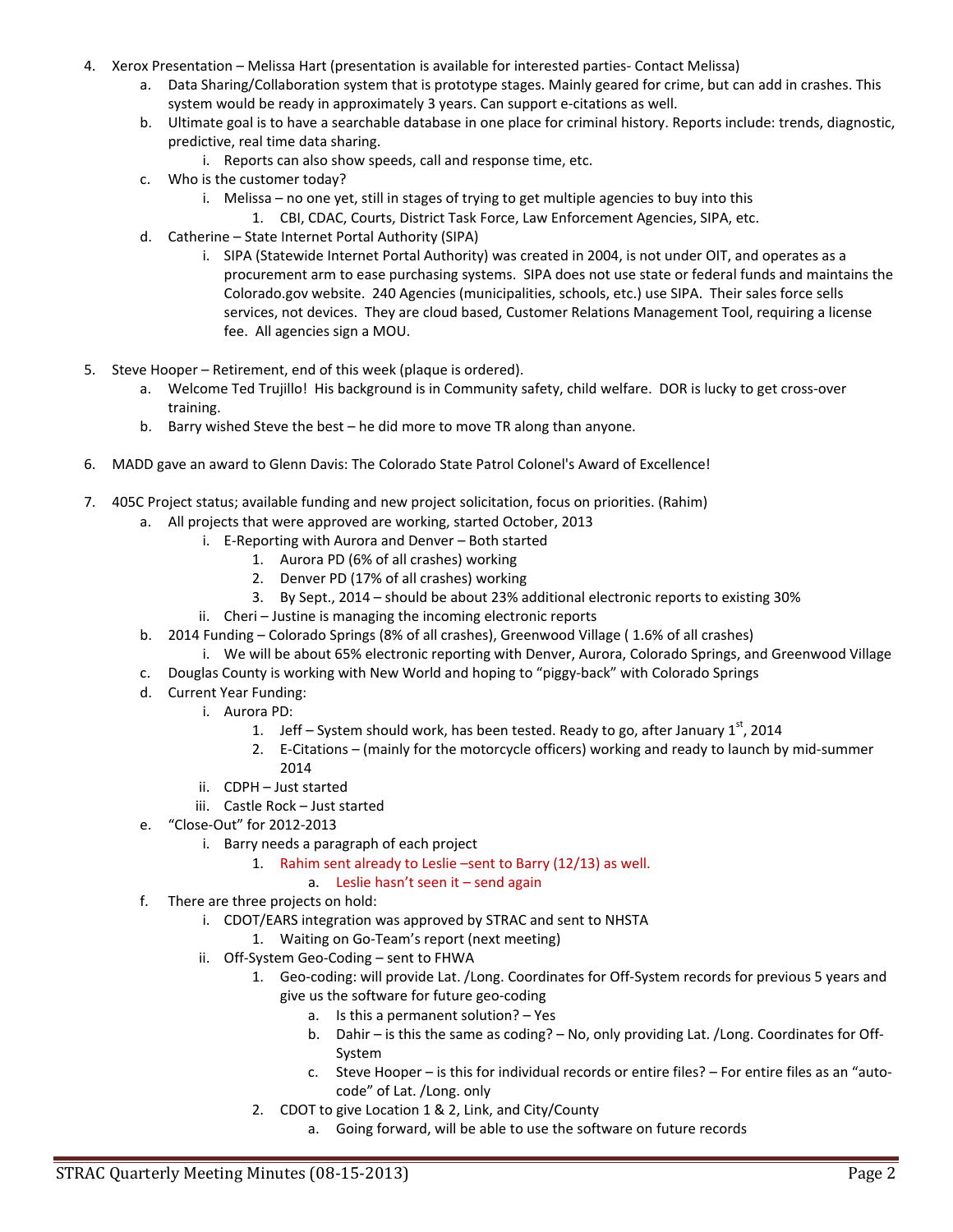- b. \$60K was estimate from one vendor, but vendor not selected, yet.
	- i. Cheri for late projects/submissions: set up conference call for Q/A session with the STRAC Members. Questions: Who is the vendor? How are they going to accomplish this? How is this going to make Traffic Records better to the state? Is this a onetime fix or will it be sustained? Rahim will do
- c. Transfer from FoxPro to Oracle Environment: this project is to help CDOT with analysis switch over from FoxPro to Oracle
- d. Feb 2015 support for Fox Pro will stop, need to phase over to Oracle within that time.
- e. Charles M this will keep the future coding the same, but stable.
- 3. Dahir need to look at the bigger picture will this be a temporary fix?
- iii. Rahim no, this is a permanent fix. We will always have the databases Oracle is the standard, which DOR uses.
- iv. Cheri wants to see what Go-Team wants to do with EARS & Driver's License system first
- v. Barry should we table this or jump on it now?
- vi. Steve Hooper is everything through FoxPro?
	- 1. Rahim it goes from Oracle (DOR) to FoxPro (CDOT), this project would allow the data to remain in Oracle and not have to do the extra work to convert and upload to FoxPro (efficiency)
- vii. Dahir FoxPro is gone in one year is this long enough for us to build our vision (data sharing, collaboration, etc.)?
	- 1. Charles M not enough time
- viii. Leslie One database for all of Colorado (sanitized)
- ix. Go-Team to present at the next meeting (2 hours), will also go over projects
- x. TENTITAVE: Next meeting January 29<sup>th</sup> 2014 starting at 9AM for the Go-Team and projects relating to the Go‐Team (**Note: meeting postponed to \* 3/6 at 10 AM –CSP, Golden STRAC voting members only**)
- 8. Strategic Plan/Vision for Statewide Crash Data (Charles Meyer)
	- a. May want to hire expert to sort out issues for statewide database. Management Review, Traffic Records Assessment
		- i. Strategic what are the needs? What resources are needed?
		- ii. Tactically year 1, year 2, steps to take
		- iii. Statewide database at DOR to CDOT???
	- b. Steve Hooper Virtual Data Warehouse Study: best approach for a center?
		- i. Last time we didn't have a good scope of work
			- 1. Need a data dictionary for every field, from each department
			- 2. Extensive report
		- ii. Steve Hooper (opinion) CDOT should be the vendor of data
	- c. E‐Citations We need to know what the original charge was not what was plea‐bargained down too
		- i. Challenge getting the signatures, technology getting to Judicial through the counties and rural areas.
	- d. Barry purposes small committee as champions (from DOR/CDOT/Public Health/Judicial) and brings back to STRAC. Go‐Teams report would help
		- i. MOTION: Sub Committee to look at and plan for Statewide Traffic Data Base. Report back to STRAC Motion passed
			- 1. Volunteers to Champion this? Charles Meyer CDOT to lead
				- a. Cheri? No, will talk to Ted to figure something out. Thinks CDOT should lead this.
			- 2. Meeting on <del>Jan 29<sup>th</sup></del> <sup>\*</sup>March 6<sup>th</sup>- Who is going to be in the committee, what is going to be the plan
				- a. Volunteers: Glenn Davis, Jan Hart, Cheri Urda, Tracy Walter (Judicial)
	- e. Barry good directions and a good start
- 9. 2015 Traffic Records Assessment (Pre-assessment Questionnaires, MOU, and Strategic Plan) (Rahim)
	- a. Rahim submitted request to start.
		- i. Leslie gave dates for scheduling: Start in March 2015 finish in July 2015
	- b. The assessment is all electronic now done in three phases
		- i. Leslie recommends that we start end of January or beginning of February 2015, will be done by May for the Strategic Plan afterwards
		- ii. Leslie also recommends that everyone starts on the questions (390+ questions) before. Questions are located on the website, but could also send them out (attached).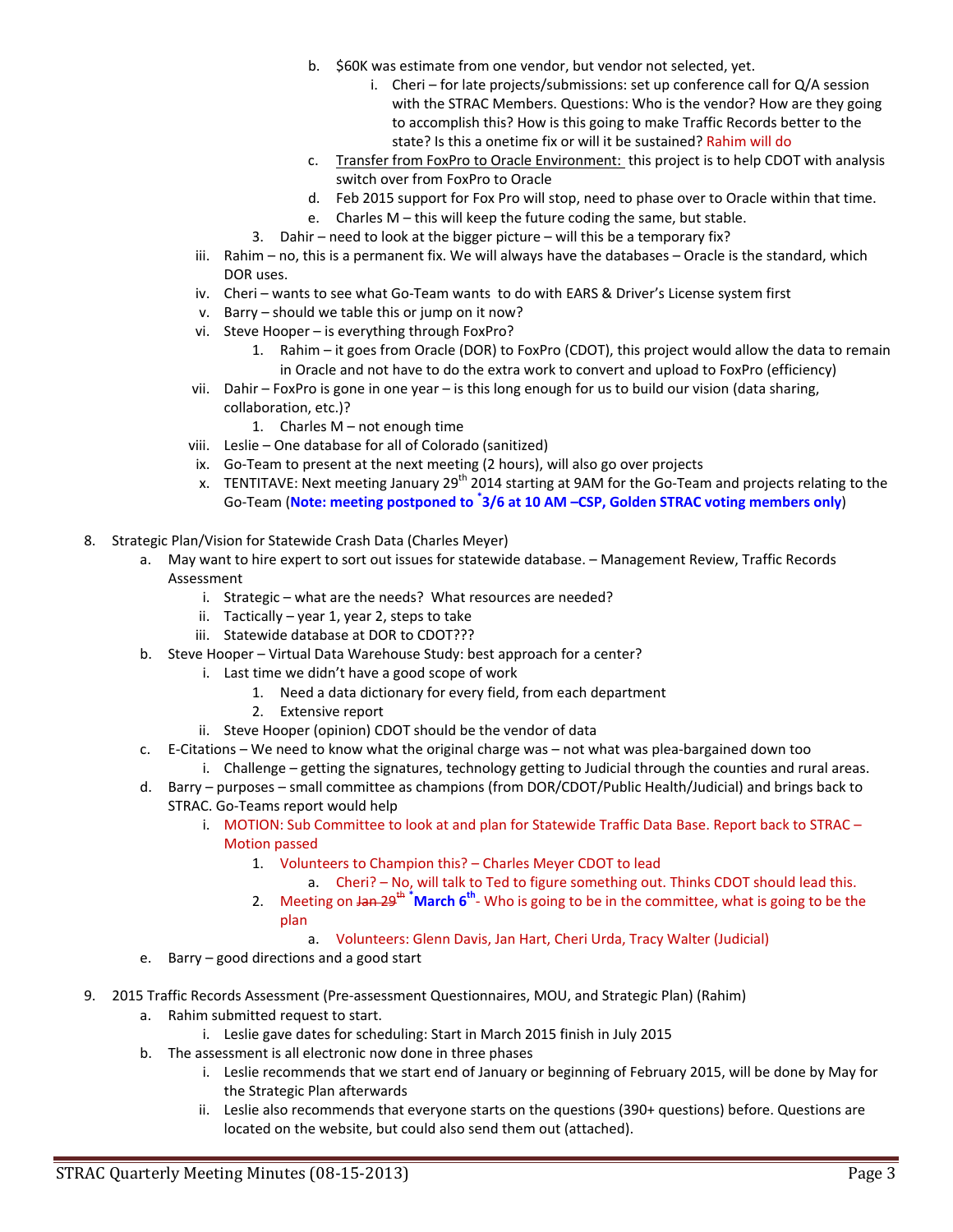- c. Barry MOTION Get questions ASAP and start working on them. Could help with 2014 Plan.
	- i. Motion approved
		- 1. Leslie will send the questions to Barry will bring to next STRAC (Jan 29<sup>th \*</sup>March 6<sup>th</sup>)
		- 2. Rahim will be the Project Manager (point of contact), Barry will be the Project Manager's Goal Champion
- d. David B Assessment has less questions and more time to finish (12 months for initial submittal, then, 3 months for additional questions)
- e. Rahim MOU is a year old any changes in the executive levels?
	- i. Yes, we will need to update, CDPHE, only (Note: done  $-12/20$ ).
- 10. STRAC Annual Report ‐Where our focus will be for next year (Barry)
	- a. STRAC Annual report is due by end of January 2014.
		- i. List projects funding by 405C
	- b. David B calendar year report? We have report to March, 2013. i. Barry – yes, makes sense – just going to directors
	- c. Ted the last one went from June to June, this one will be extended
	- d. Barry we don't need to add in the minutes, just the summary
	- e. Dahir is there rules in the Bylaws?
		- i. Barry nothing for STRAC Annual Report

#### 11. Go-Team Draft Report (results from TSASS) (Cheri)

- a. We don't have it yet will have it for next meeting <del>January 29<sup>th \*</sup>March</del> 6<sup>th</sup>
- 12. Pilot project to develop Higher Education partnership (Cheri)
	- a. Partnership with higher education (Metro)
		- i. Data will be available to anyone in the state
		- ii. Traffic Records Forum talked about partnering with Higher Ed was best
	- b. Charles M will start with his sub-committee to get ideas and add in higher education
		- i. Higher Ed is usually cost effective
	- c. Cheri has a couple contacts with Metro
	- d. Leslie several states uses higher Education: Louisiana, Alabama, Mississippi, Maryland
- 13. DR2447 Form Update/MMUCC Compliance
	- a. Rahim's "wish list" adding in a check box for secondary accidents
	- b. Charles Meyer trying to keep the structure the same
	- c. Barry will bring up in late spring?
	- d. Cheri tweaking the form, would everyone (all agencies) have to tweak? Yes
	- e. Paul Traffic Records Conference, 1 day conference, early next year with other agencies involved, would be a good time to bring up re-vamping the DR2447 due to more players and to get opinions.
	- f. Jeff What can we remove/replace? Just to change or remove one field/box, would be a huge effort for all agencies
	- g. Glenn Davis could we use ISP funding? Leslie Yes

#### 14. 2014 Meeting Dates:

- a. Tentative <del>January 29<sup>th</sup></del> <sup>\*</sup>March 6<sup>th</sup> CSP (Camp George West) Go Team presentation (approx. 2 hours) and Subcommittee
	- i. The Go-Team will be unavailable for the January 29<sup>th</sup> meeting, rescheduled for March  $6<sup>th</sup>$  at 10:00, Camp **George West – STRAC voting members only**
- b. March  $20^{th}$  CDOT –Review Grant submissions
- c. June  $26^{th}$  DOR
- d. September 18th *unknown location (possible Human Services)*
- e. December  $18^{th}$  CSP (Camp George West)